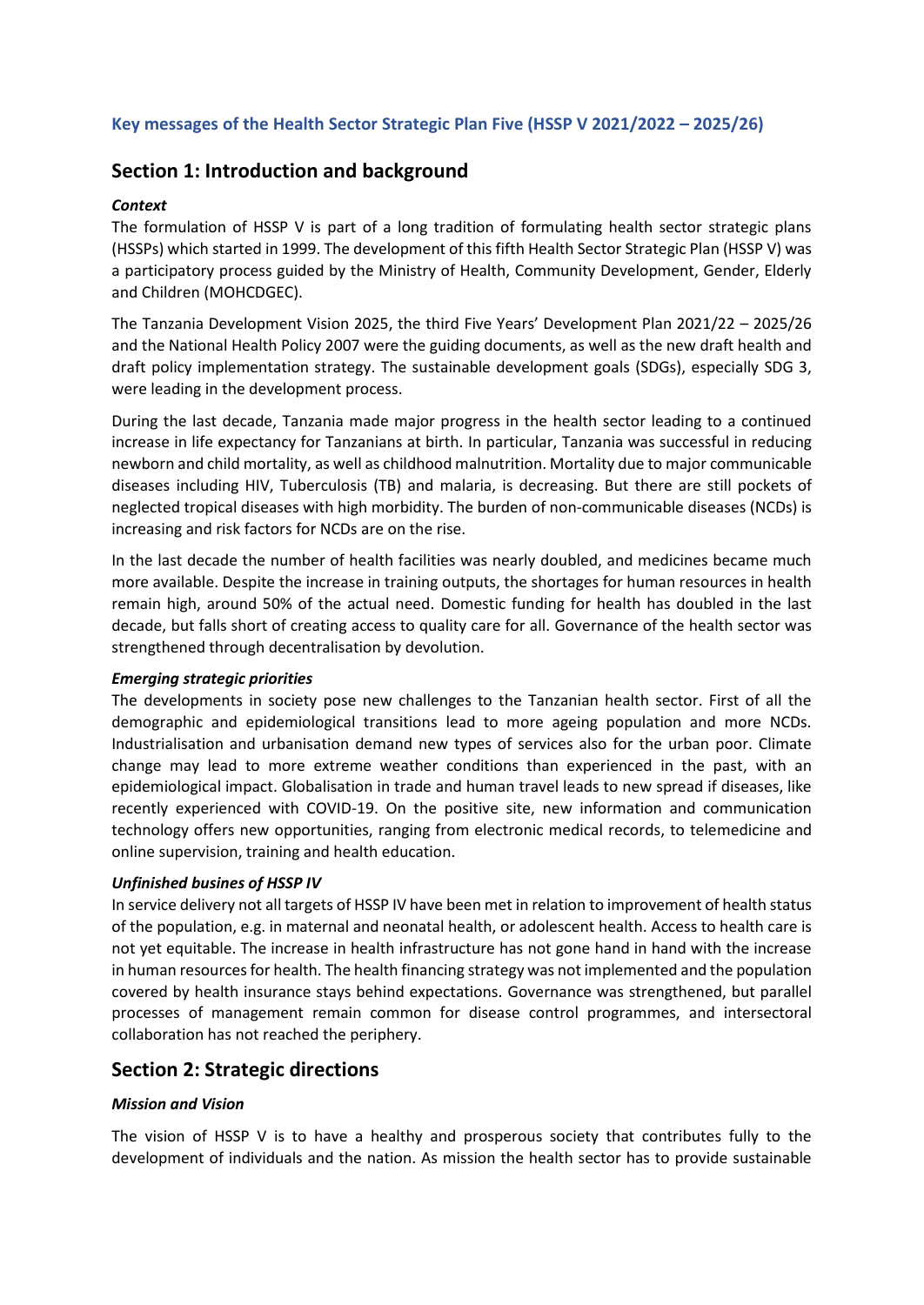health services with standards that are acceptable to all citizens without financial constraints, based on geographical and gender equity.

## *Framework for HSSP V*

At the outcome level HSSP V aims at moving to universal health coverage for the population of Tanzania, to be achieved in 2030. The health sector will be able to prevent or respond adequately to emergencies and disasters. The HSSP V will lead to better health of the population by addressing social determinants of health and tackling all types of inequities in health. People centred service delivery will guide the processes in the health sector. In terms of inputs for service delivery, the building blocks for health will be reinforced: infrastructure and medical supplies, human resources for health, health information systems, governance and healthcare financing.

## *Strategic outcomes in health service delivery*

**Community health**: HSSP V aims for improved health of the population through community empowerment and engagement through responsive community health systems. Community health workers and volunteers will be embedded in an integrated system aiming at health and wellbeing.

**Health education**: Community awareness on health and health literacy will be strengthened, leading to behaviours that improve nutrition, healthy lifestyles and health seeking behaviour. Especially vulnerable groups will be supported.

**Nutrition**: both undernutrition and overnutrition will be tackled, not only at individual level through empowerment, but also at society level, with measures that increase access to safe food for nutrition. **Environmental health**: Government aims atsafe housing, safe water and safe food, protection against pollution and hazardous products. Also industrial risks, like noise, toxic products and injuries will be addressed.

**Maternal health and neonatal**: requires better adherence to existing quality standards and procedures in antenatal and delivery care and better timely referral, if needed.

**Child health**: will continue with successful vaccination and prevention programmes, as well as integrated management of childhood illnesses, while more attention will be given to urban poor.

**Adolescents**: require considerable improvement of adolescent-friendly health services, including reproductive health and rights, especially for out-of-school adolescents.

**Female cancers:** there will be gradual introduction of cervical and breast cancer screening.

**Infectious diseases**: In the coming years it is important to broaden the perspective of communicable diseases control beyond malaria, HIV and tuberculosis. Upcoming epidemics threaten the country. Government will continue to enhance health promotion and prevention of HIV-AIDS, tuberculosis and malaria in an integrated manner. It is important to keep vaccination coverages high, also for new vaccinations that will be introduced.

**Neglected Tropical Diseases (NTDs):** The Government in collaboration with partners will continue to fight specific diseases through mass drug application, environmental interventions, case and comorbidities management.

**Zoonotic Diseases:** become more important with climate change and increasing land use and will be tackled in intersectoral collaboration using the One Health approach.

**Non-communicable diseases:** The health sector aims for reduced morbidity and mortality due to noncommunicable diseases. Healthy ageing will be promoted. Government will stimulate preventive measures addressing lifestyle-related and mental health risk factors, as well as environmental factors. Where needed legislation and regulations will but put in place to reduce exposure to risk factors. Mental health services will be expanded to council level. There will be support to reduce addiction and substance abuse. Where needed rehabilitation services will be put in place. Oral health, eye care and ear nose throat services will be stepped up to meet the increasing needs of the population.

**Social determinants of health** will be addressed across through policies and strategies, financial support in insurance schemes, as well as grass root interventions to increase access to care.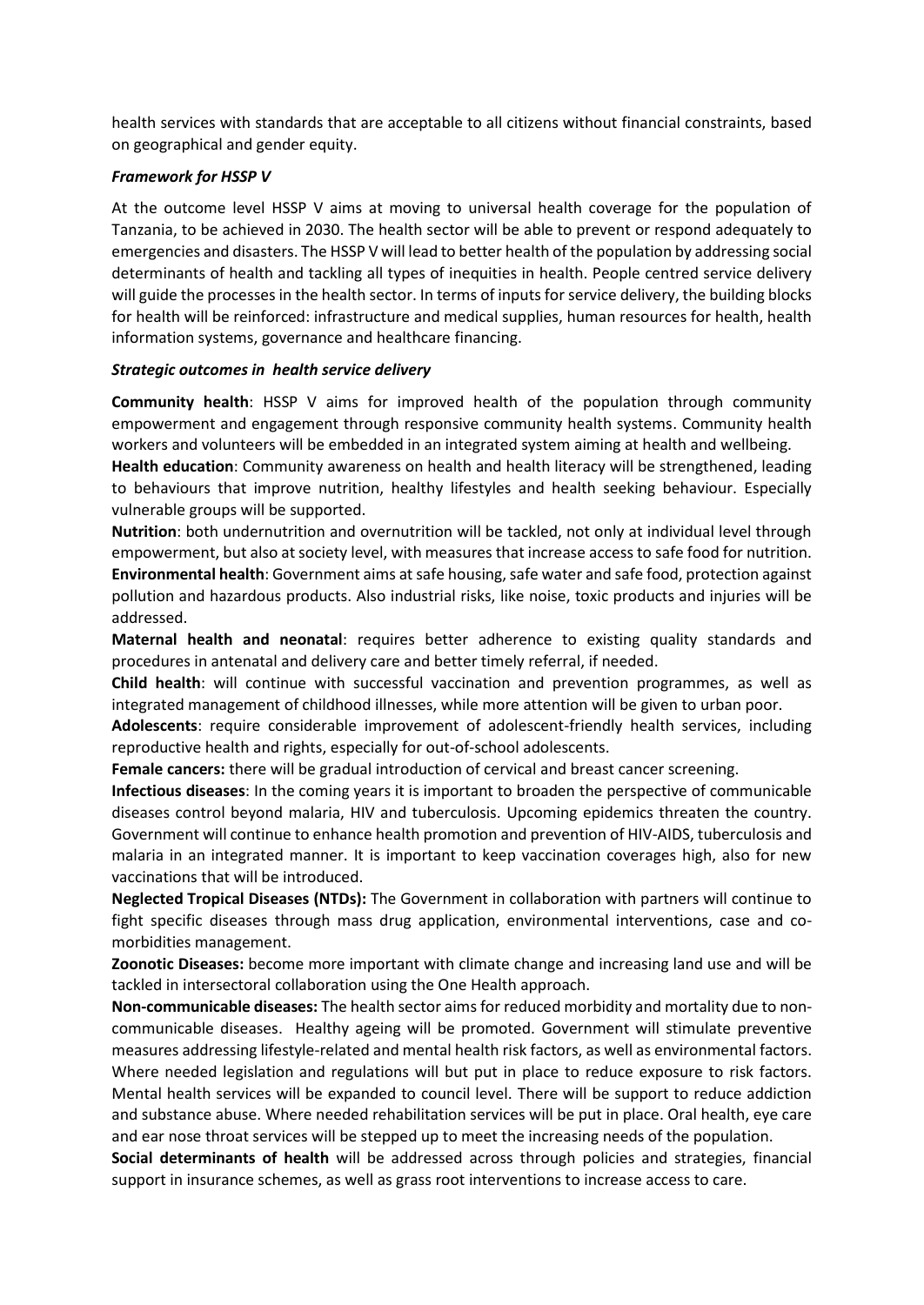## *Strategic Outcomes in Epidemics and Disaster Preparedness and Response*

Risk communication and community engagement are crucial factors in prevention of epidemics and disasters, with basic understanding of hygiene, medical hazards, and threats to health. National legislation, policy and adequate financing will be put in place for prevention, and strategies for coordination, communication, behaviour change and advocacy through a multi-sectoral approach. All outbreaks and health events in the country will be monitored through a system of surveillance, and reported to the World Health Organization in accordance with international health regulations. Government will ensure the availability of the necessary equipment, medicines and infrastructures to provide emergency services and post-emergency services and address the health effects of various disasters. Government will build the capacity of health care providers at all levels to deal with the effects of various disasters.

#### *Strategic Outcomes in Organisation of Health Services*

**Package of Health Services:** The National Essential Healthcare Interventions Package (NEHCIP-TZ) will be revisited in the context of the creation of the mandatory health insurance scheme.

**Health Services at PHC level**: Government will build the capacity of communities and grassroot health workers to deliver community-based and home-based care. Government will equip the health facilities managed by LGAs to facilitate the provision of equitable primary health services and improve access to healthcare for urban poor.

**Specialised Health Services at Regional level**: Government will strengthen the Regional Referral Hospitals to become a hub for innovation of healthcare in the regions.

**Referral Systems**: Government will improve gatekeeping and referral so that referral hospitals at regional, zonal, specialist and national hospitals focus on provision of specialist and super-specialist services not available at PHC level. More efficient use of available capacity will be stimulated.

**Rehabilitative Care**: The health sector will better identify people with disabilities and their needs. The health sector will put in place various social care interventions tailored to the specific needs.

**Palliative Care**: Government will, in collaboration with NGOs, develop expertise in palliative care expand outpatient care and outreach services for home-based care.

**Traditional and Alternative Medicine**: The government will continue to strengthen the framework for managing research and the provision of natural or alternative therapies.

#### *Strategic Outcomes in Health System Performance*

**Access to Health Services**: Government will ensure availability of essential primary health care services with acceptable quality standards throughout the country with respect to geographical, population, gender, disability and burden of disease. Government will institutionalise preventive maintenance to ensure well maintained and functioning infrastructure and equipment.

**Quality of Healthcare Services**: Quality improvement approaches will be incorporated in daily practice in all facilities. Clinical audits as well as nursing and midwifery audits will be institutionalised. Quality Improvement Teams (QITs) will continue their work in Regions and Councils. The health sector will continue with establishing an accreditation system. The STAR rating will be strengthened, with selfassessment tools, and web-based tools. Government will harmonise registers, licenses and accreditation systems, for public and private health care. The Patient Charter will be promoted countrywide.

**Diagnostic Services:** Effective and up-to-date diagnostic services, with equipment, supplies and consumables, will be created to support a functional referral system for health services. Government will ensure a functional external quality assurance scheme and accreditation systems for laboratories.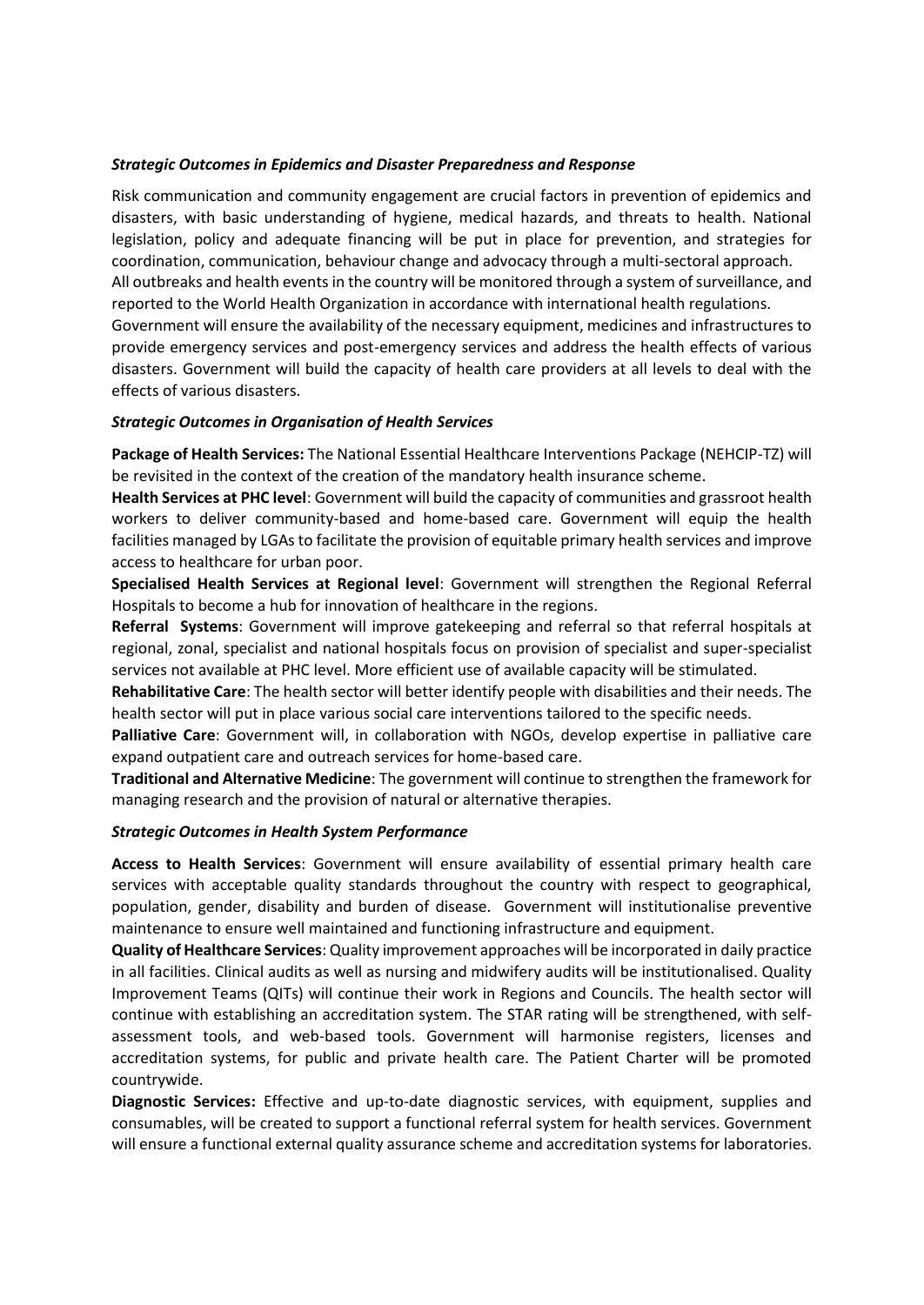**Safe Blood Transfusion:** Effective and sustainable systems for the collection, processing and distribution of safe blood in the country will be strengthened in order to ensure uninterrupted supply of safe blood in the country.

**Public Health Laboratories**: The core functions of public health laboratories will be strengthened. Participation in the East African Public Health Laboratory Networking Project will continue.

#### *Strategic Outcomes in Health System Investments and Functioning*

**Human Resources for Health**: The Government will continue to oversee and coordinate the training of human resources for health. The MOHCDGEC will take the lead in preparing curricula and will oversee training courses in public and private health colleges, to enhance the quality of training and to enhance the link between training and practice in healthcare. New training courses will be developed. Quality of training will address education systems in a holistic manner. The MOHCDGEC will work closely together with the Ministry of Education and with other agencies.

Data drive and evidence-based HRH planning systems will be reinforced to encourage matches between need, supply, and demand, using the human resources for health information system. The government will expand use of Workload Indicator of Staffing Needs – Prioritisation and Optimisation Analysis (WISN-POA) allocating health workers where there are mostly needed. Appropriate mechanism for staff performance appraisal, internal supervision and effective job allocation will be introduced to enhance productivity and optimal utilisation of available health workforce. Government will introduce a mechanism to measure individual productivity in relation to assigned tasks, possibly with automated tools. Government will expand the scope of nursing and midwifery services, to meet the demand for specialised health care services. Specialist nursing training at Nurses and Midwives Colleges will be initiated. Government will improve respectful and compassionate patient-centred care, to treat patients with dignity, respect and ethics.

**Medicines and Supply Systems:** The health sector will improve the present procurement and delivery systems. Government will step up audits of medical commodities to ensure adherence to quality value-for-money standards. The MOHCDGEC will review and disseminate standard treatment guidelines and essential medicine list based on evidence. Government will strengthen domestic pharmaceutical manufacturing, as well as research and development.

**Infrastructure:** Government will develop a new long-term investment plan for health care facilities based on these factors, with as aim to cover all 1,845 Wards in the country. The system of planned preventive maintenance of buildings and equipment will be strengthened.

**Information and Communication Technology:** Government is developing sustainable ICT systems. It has defined regulations of interoperability and harmonisation of systems. The Government has developed a national investment plan, to guide all partners in ICT development. Government will establish a Centre for Digital Health. Government will establish a legal framework for protecting the security of data, privacy and confidentiality of patients.

**Health Research and Development:** The ministry will improve the coordination of clinical and public health research conducted in the health sector. The National Institute for Medical Research (NIMR), on behalf of the MOHCDGEC, will coordinate the national health research agenda.

**Public Private Partnership:** Government will continue to engage the private sector. Government will harmonise the quality management systems of health care between the public and the private sector. There will be one single registration and accreditation system for health facilities, providing certification for healthcare services.

**Financial Resources:** The Government will continue to increase domestic funding in the health sector budget. Government will review and update the Health Financing Strategy to be in line with the current situation and priorities. Government will work with stakeholders to expand the scope of health insurance. Government will mobilise citizens to join health insurance schemes. The government will provide further regulations with regard to insurance schemes, to guarantee continuity of care.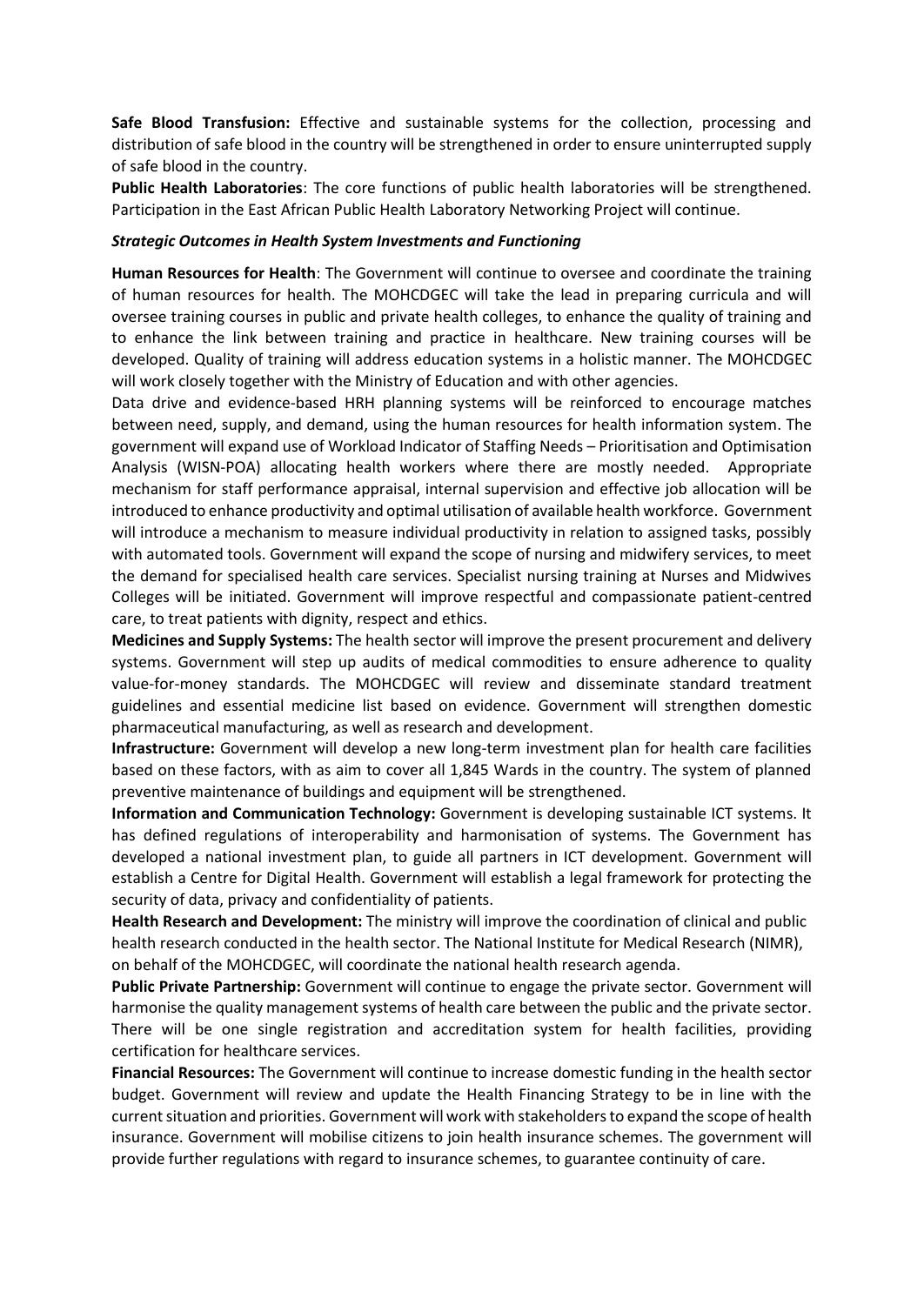The Government will strengthen capacities for and improve timeliness of routine Public Expenditure Reviews, National Health Accounts, supplemented by occasional Public Expenditure Tracking Studies. The government in collaboration with stakeholders will develop a resource mobilisation plan, monitoring and evaluation.

The partners in the health sector will participate in strategic purchasing and harmonisation of flow of funds. Partners will increasingly align with GOT public financial management (PFM) systems.

# **Section 3: Implementation Arrangements**

## *Institutional Framework for Implementation*

**Decentralised Management:** Government will maintain the framework for bottom-up planning, service delivery, financial management and information delivery at health care facilities with inputs from Councils Health Services Boards, Hospital Management Boards, Health Facility Governing Committees.

**MOHCDGEC:** The Ministry will prepare policies, guidelines, laws and regulations to enable the implementation of strategic plan. The M&E framework of the strategic plan guides the performance assessment of the health sector, and measures to taken for proper implementation.

**PO-RALG:** is responsible for coordinating, facilitating and managing the implementation of the strategic plan through local government authorities at council, ward, village and community levels. LGAs are responsible for managing and providing primary healthcare services.

**Governance of Health Facilities:** Government will strengthen multi-agency management to build better relationships and transparency.

**Governance at Community Level**: Harmonisation and alignment of health and development related community structures will be achieved, with community-based structures operating in the same domain. The links with Local Government Authorities will be reinforced.

**Urban healthcare:** New health zones will be developed, starting in Dar es Salaam, to establish an integrated approach to address specific challenges in healthcare for the urban poor.

## *Partnership framework*

**Intersectoral Collaboration**: In implementing this strategy, the MOHCDGEC will collaborate with other ministries, institutions, religious organisations, social organisations, the private sector and development partners. In the HSSP V this collaboration will be intensified at decentralised levels.

**Public Private Partnership:** The PPP dialogue will be reinforced at lower levels. A single accreditation system in the health sector will create a level playing field for all actors.

**International Collaboration** Government will collaborate with various countries and international organisations on matters of health that are of global and national interests.

## *Governance framework*

**Strengthening SWAp:** The SWAp dialogue structure will follow the guiding principles of the Development Cooperation Framework. The ministry will align the SWAp TWG formation to health system approach and decentralise SWAp structures to regional and council level. Government will in collaboration with partners create more transparency in off-budget funding in the health sector.

**Strengthening accountability and leadership:** MOHCDGEC and PO-RALG will continue developing leadership performance management tools and assessment.

**Gender and Equity:** The MOHCDGEC will stimulate awareness raising and competency development among health staff at all levels, to include gender issues in health services and policies, also in pregraduate training. The health sector will enhance gender equality in decision making bodies.

## *Costing of HSSP V*